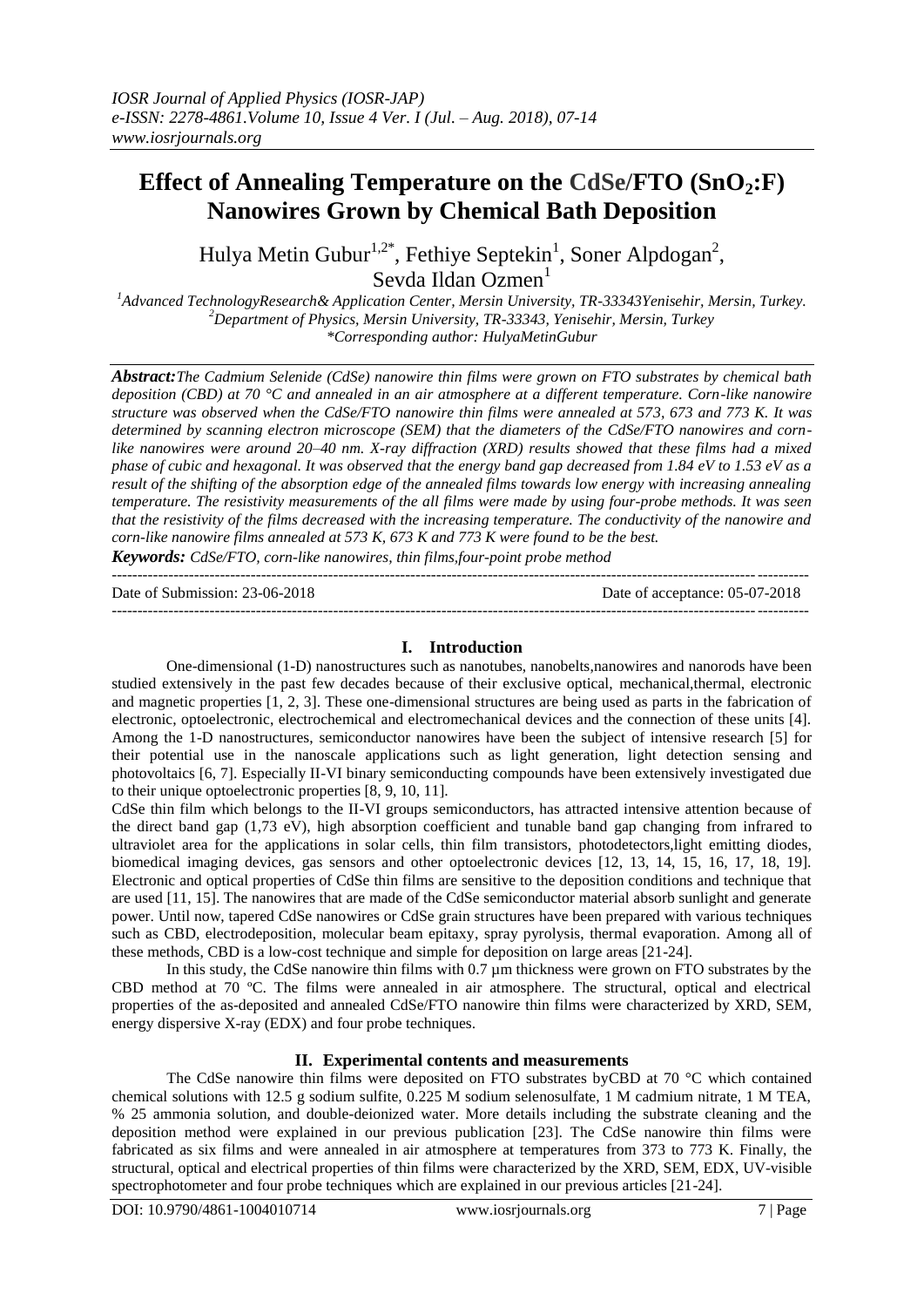## **3.1 Structural properties**

## **III. Results and discussion**

The surface morphology details of the CdSe/glassthin films (nanowires and corn-like nanowires) were discussed in our previous publications [24] and similar structures emerged in CdSe/FTOnanowire thin films. However, there are some differences according to the annealing temperatures, the substrate (FTO) and the thickness.

The cross-sectional and top surface images of CdSe/FTO nanowire thin films with different magnifications are shown in Figs. 1(a)- 1(e), Figs 2(a)- 2(e), respectively. Figs. 1(a) - 1(f), with different scales and magnification 50.00 KX, show the top surface images of the CdSe/FTO nanowires that obviously exhibit two interesting types of structural feature: elongated nanowires and corn-like nanowires. It was found that the SEM image of the as-deposited and annealed at 373 K, 473 K and 573 K CdSe/FTO nanowire thin films in Figs. 1(a) - 1(d) have elongated nanowire shapes. The SEM images of CdSe/FTO nanowire thin films at annealing temperatures 673 and 773 K in Figs. 1(e)-1(f) turned wholly from nanowire structures to corn-like nanowire structures. The diameter of the CdSe/FTO corn-like nanowire particles are around 20-40 nanometers.



**Figure 1.** SEM images top surfaces of the CdSe/FTO nanowires (a) as-deposited, and annealed in air atmosphere at (b) 373 K, (c) 473 K, (d) 573 K, (e) 673 K, (f) 773 K.

Cross-sectional surface images in Figs.  $2(a) - 2(f)$ , with different scales and magnification 75.00 KX show that the nanowires have elongated nanowire shapes. As the cross-sectional surface images of the as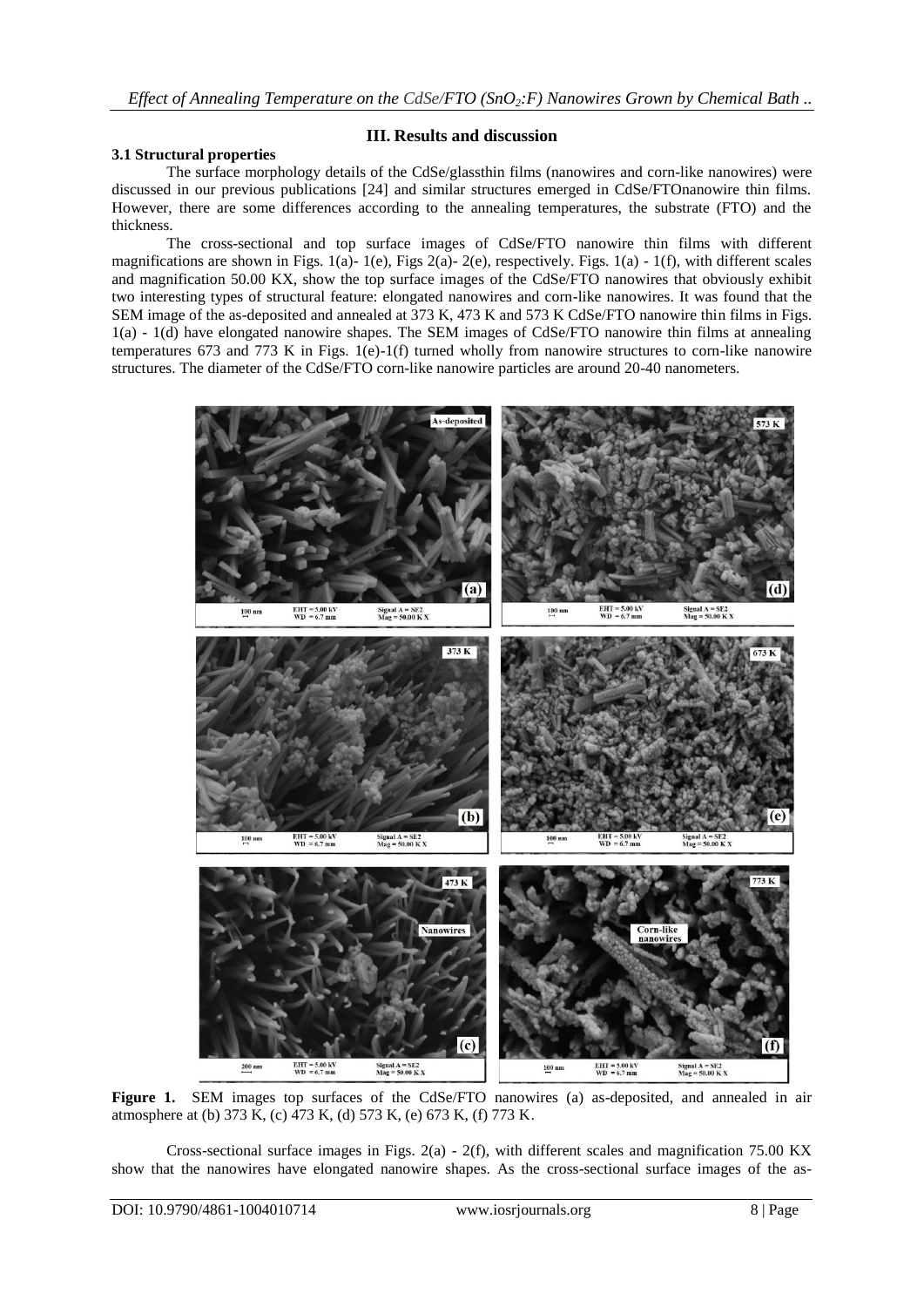deposited and annealed at 373, 473 and 573 K CdSe/FTO nanowire thin films in Figs. 2 (a) - (d) were examined, all of them were observed to be uniform nanowires. In addition, the CdSe/FTO corn-like nanowire structure is more pronounced in Figs. 1(e) - 1(f) than in Figs. 2 (e) - 2(f). Also, the CdSe/FTO corn-like nanowires have lengths and diameters ranging from 900 nm to 2.4  $\mu$ m and from 70 nm to 165 nm, respectively.



**Figure 2.** SEM images cross-sectional surfaces of the CdSe/FTO nanowires (a) as-deposited, and annealed in air atmosphere at (b) 373 K, (c) 473 K, (d) 573 K, (e) 673 K, (f) 773 K.

Moreover, examining these micrographs showed that the shape of the CdSe/FTO nanowires at the nanoscale was another decisive factor for the properties, and shape uniform growth of nanowires can find unique applications in electronics and photonics. CdSe/FTO nanowires were of particular interest compared to other nano materials due to their asymmetric shape such as rapid carrier transport, in the long direction. CdSe/FTO nanowires and corn-like nanowires have a higher absorption cross-section, allowing for more efficient harvesting of light per particle. More efficient light harvesting is an important factor in improving the solar cell performance. Also the higher absorption efficiency allows for less CdSe nanowire to be used in constructing the photovoltaic, leading to a reduction in device cost [25].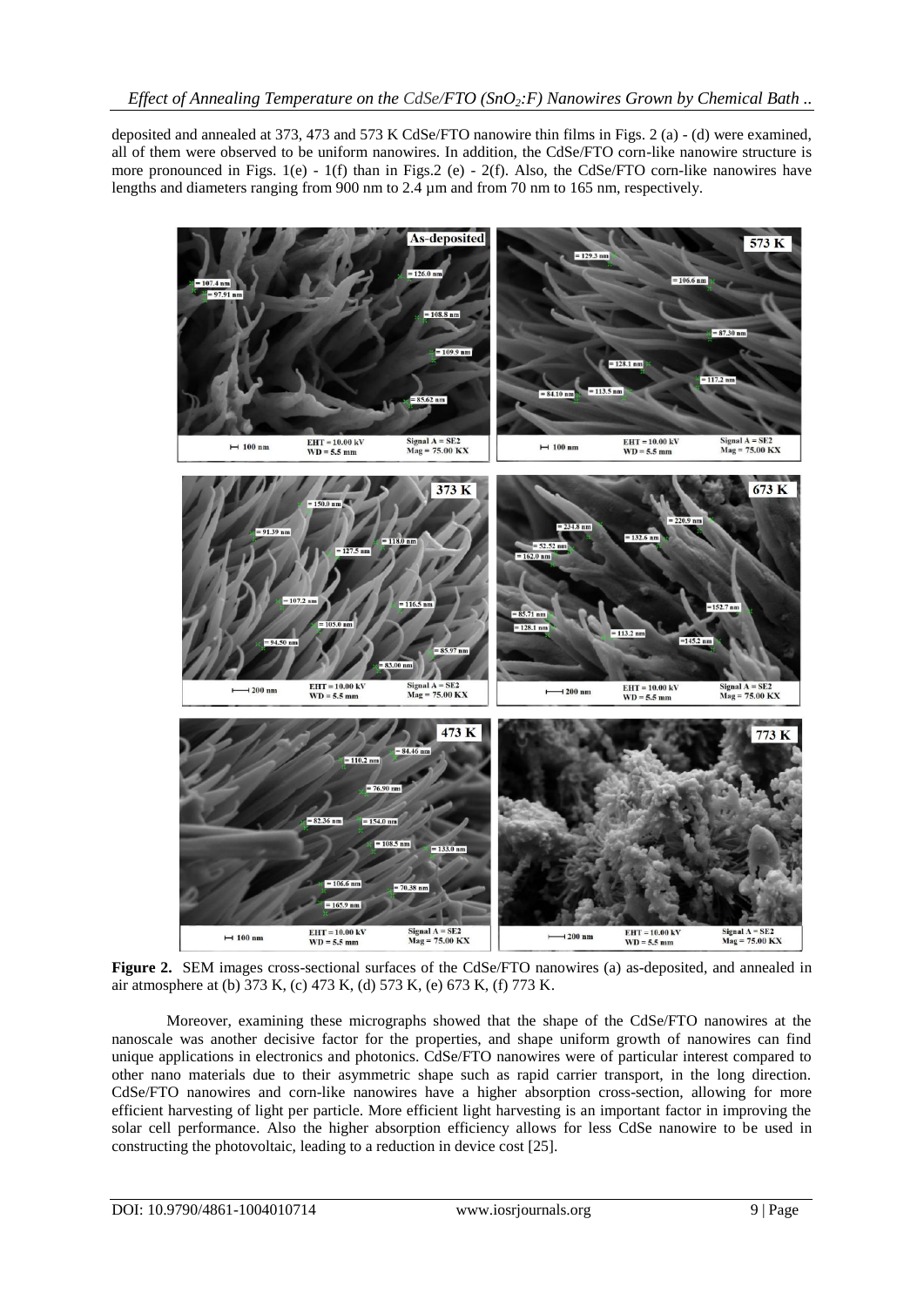

**Figure 3.** X-ray diffractograms of the CdSe/FTO nanowires as-deposited and annealed in air atmosphere.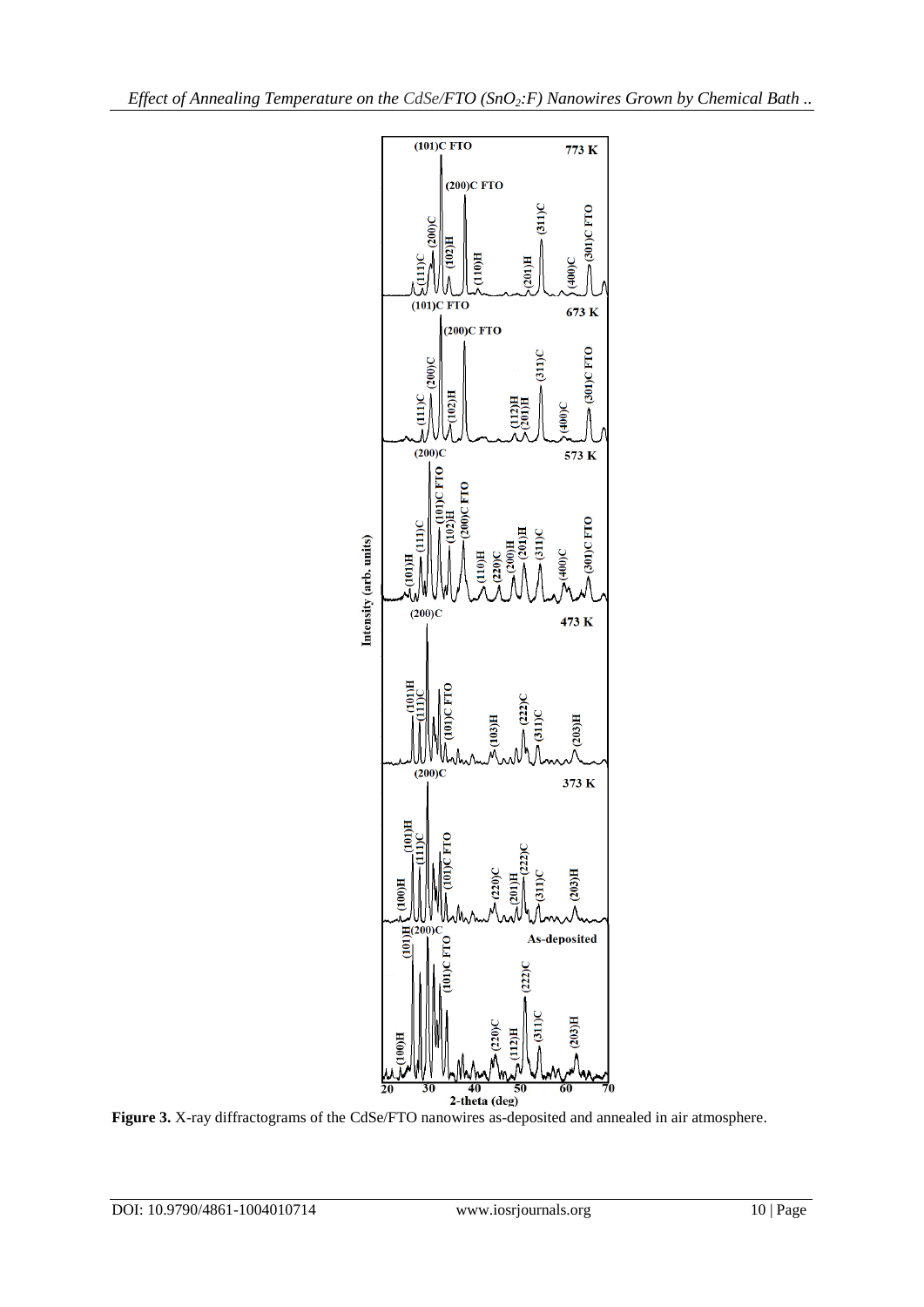To determine the structural properties of the as-deposited and annealed at 373, 473, 573, 673 and 773 KCdSe/FTO nanowireand corn-like nanowire thin films, XRD patterns were analyzed.The XRD patterns of the as deposited and annealed CdSe/FTO nanowireand corn-like nanowire thin filmsshowed well-defined peaks indicating bothcubic (zincblend) and hexagonal (wurtzite) structure in Fig. 3.All the reflections matched well with the standard JCPDS (JointCommittee on PowderDiffractionStandards) data. Using the standard "d" of CdSe corn-like nanowireand corn-like nanowirethin films which were given by cubic (C) [26-28] and hexagonal (H) [29-31], the plane indices of the observed "d"were obtained.Annealing the CdSe/FTO nanowire thin films at 373 K and 473 K increased the intensity of almost all peaks, without any phase conversion. From the figure we noticed that as the annealing temperature of films was increased from 573 K to 773, the peak intensity and peak numbers of the substrate (FTO) started to increase which shows that the CdSe/FTO corn-like nanowire thin films were thinned with increasing annealing temperature. The peak widths at half maximum (FWHM) of the (200) C plane of all films were found to be similar, indicating that all have nanocrystallites of the nanowires. The diffraction pattern with somewhat dispersed and elongated spots implies that the CdSe/FTO nanowires and corn-like nanowires grew with uniform nanocrystal structure nearly parallel to each other. The results of X-ray analysis agreed well with earlier reports [23, 32-34].

# **3.2 Optical properties**

The optical transmission measurements of the as-deposited and annealed CdSe/FTO nanowire and corn-like nanowire thin films were carried out by UV-Visible spectrophotometer. All the measurements were made at room temperature. The terms used to determine the thickness and absorption of films were given in our previous studies [23]. Extrapolation of the nonlinear plot of  $\alpha^2$  (absorption) versus hv (photon energy) in Fig. 4 show the bandgaps (Eg) of the as-deposited and annealed CdSe/FTO nanowire and corn-like nanowire thin films. The bandgaps of the films were given in Table 1. It was observed that the energy band gap decreased from 1.84 eV to 1.53 eV as a result of the shift of the absorption edge of the annealed films towards low energy with increasing annealing temperature, which agrees well with earlier studies [21-24]. As the annealing temperature was increased, the lengths and diameters of CdSe/FTO nanowire and corn-like nanowire thin films also increased as a result of the decrease in the band gap.

The CdSe nanowire thin films are particularly attractive for solar application due to the fact that they are a direct bandgap semiconductor with good overlap of the solar spectrum, with the band edge extending from 650 to 720 nm depending on the diameter. This allows for the nanowire to serve as a sensitizer in addition to a charge carrier transporter when constructing a nanowire solar cell.

| Annealing    | $E_{g}$ | LR    | <b>HR</b> |
|--------------|---------|-------|-----------|
| temperature  | (eV)    | (meV) | (meV)     |
| (K)          |         |       |           |
| As-deposited | 1.84    | 6.65  | 3.23      |
| 373          | 1.83    | 2.20  | 5.00      |
| 473          | 1.66    | 2.10  | 1.09      |
| 573          | 1.53    | 1.98  | 1.63      |
| 673          | 1.54    | 1.26  | 3.86      |
| 773          | 1.57    | 0.70  | 5.26      |

**Table 1.**The optical bandgapand activation energy of the CdSe/FTO nanowiresas-deposited and annealed in air .<br>. <sup>atmosphere</sup>

LR: Lowtemperatureregionand HR: High temperatureregion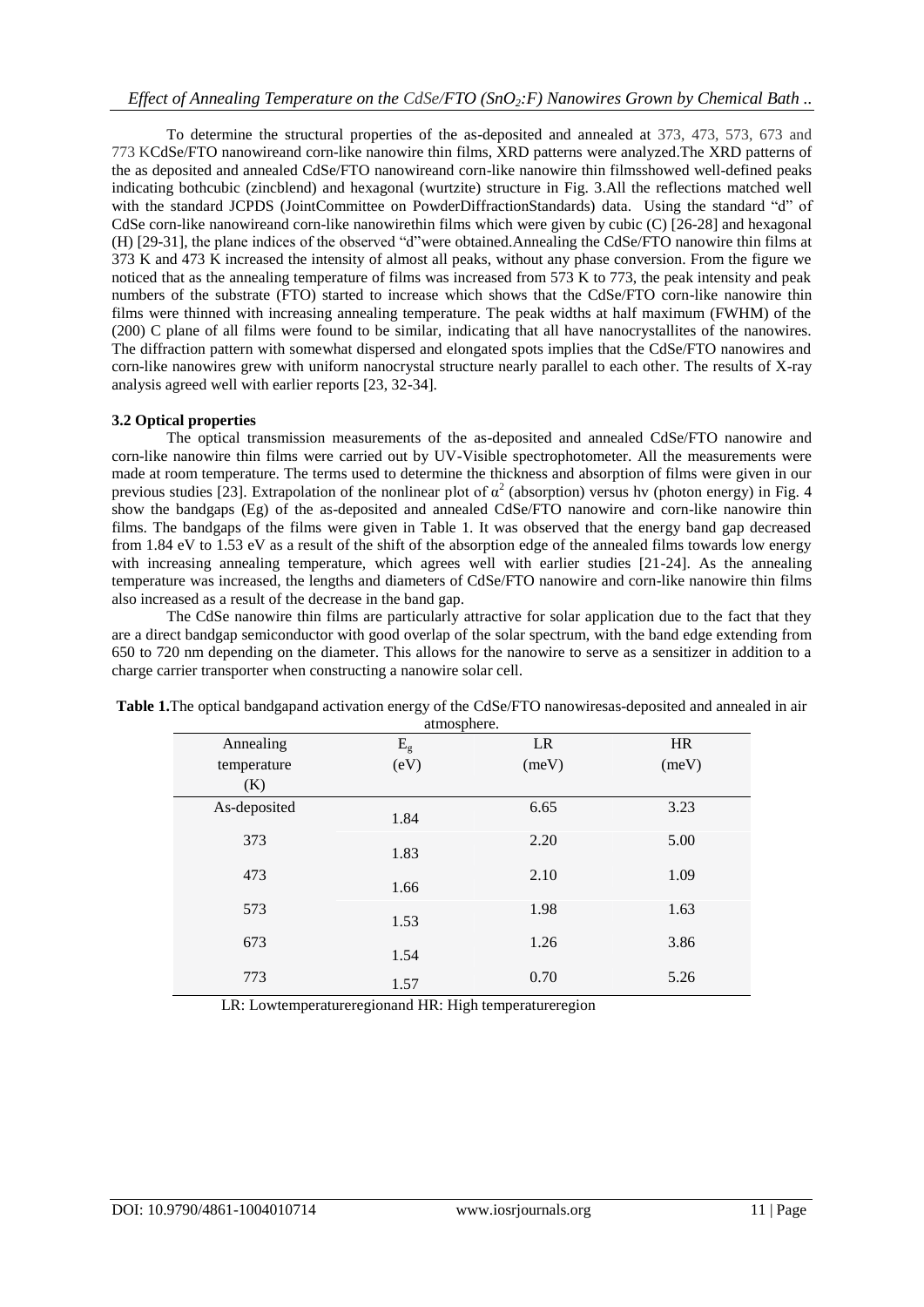

**Figure 4.** The  $\alpha^2$  versus hv for the CdSe/FTO nanowires as-deposited and annealed in air atmosphere at (b) 373 K, (c) 473 K, (d) 573 K, (e) 673 K, (f) 773 K.

#### **3.3 Electrical properties**

The results of electrical resistivity of the all filmswere obtained with conducted in the temperature range 310 K– 680 K on rectangular-shape samples with typical  $20.0 \text{ mm}^2$ , using a standard direct current (DC) fourpoint probe method. The details of this method are discussed in our previous publication [23].

The temperature dependence of electrical resistivity of the as-deposited and annealed CdSe/FTO nanowire thin films was shown in Fig. 5. The room temperature resistivity's of the thin films were of the order of  $12x10^6$  $Ω$  cm and agreed with the published value of  $6.0x10<sup>6</sup>Ω$  cm [7]. The electrical measurement results showed that the electrical resistivity of the as-deposited and annealed CdSe/FTO nanowire thin films decreased from 3.52 x  $10^{4}\Omega$  cm to 1.27 x  $10^{3}\Omega$  cm with increasing annealing temperature at 668 K. Electrical measurement results indicated that the samples have shown typical semiconductor characteristics.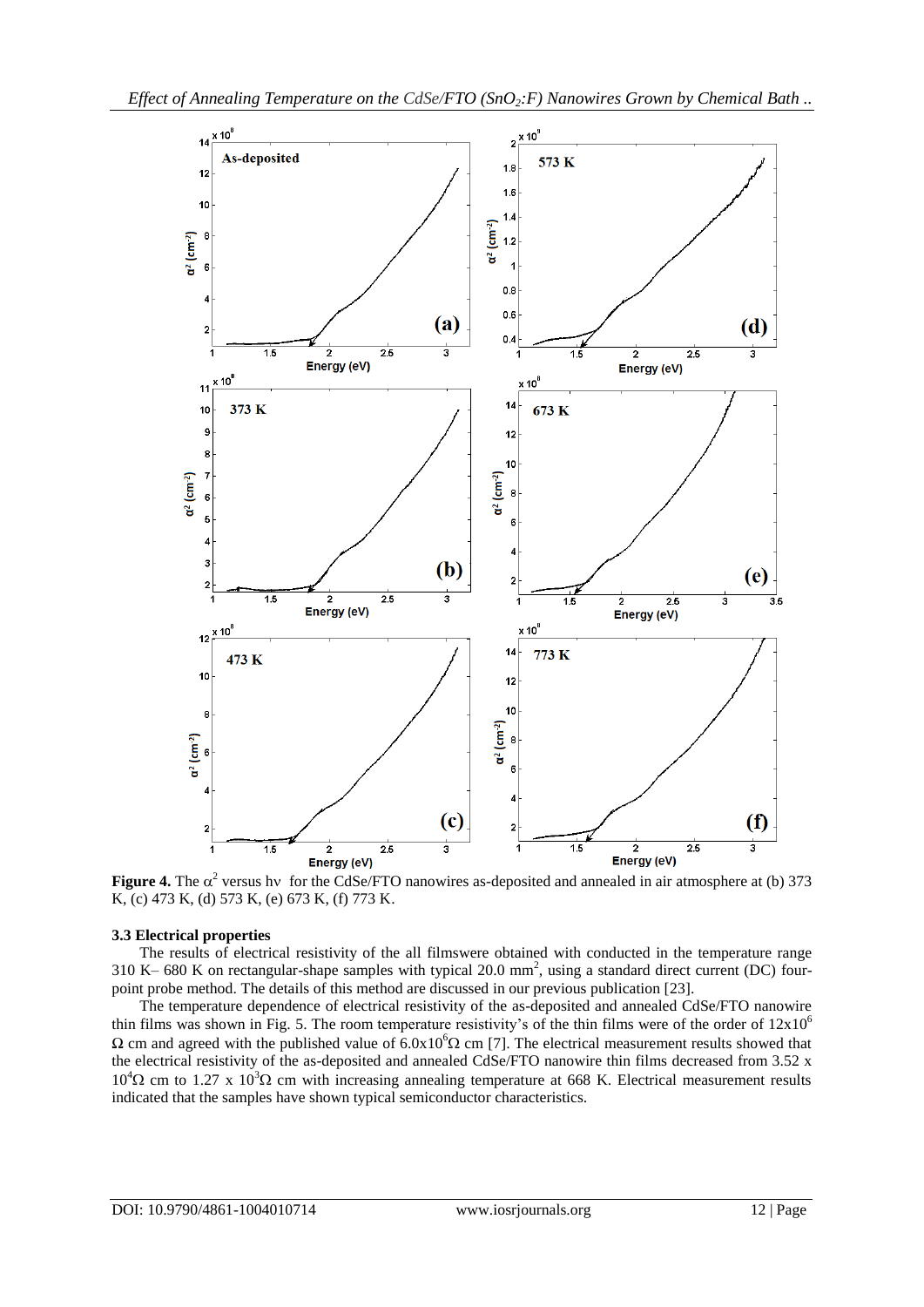

**Figure 5.** The temperature dependence of the electrical resistivity of the CdSe/FTO nanowires as-deposited and annealed in air atmosphere.

The electrical conductivities of the samples were also calculated from the electrical resistivity values using standard conversion equation. The room temperature resistivity was found to be about  $12x10^{6}\Omega$  cm. The high value of the room temperature resistivity is attributed to the dislocations and imperfections of the films. The electrical resistivity of the chemically deposited CdSe/FTO nanowire thin films was used for calculating the activation energy. The activation energy of dark resistivity was calculated by using the relation

$$
\rho = \rho_0 \exp(E_a / kT)
$$

and plotting  $\ln(\rho/\rho_0)$  versus  $1/T$  (K), where  $\rho$  is the electrical resistivity at temperature *T*,  $\rho_0$  is the resistivity at room temperature, *k* is the Boltzmann constant and *E<sup>a</sup>* is the activation energy. Activation energy was found in two different regions from the slope of  $\ln(\rho/\rho_0)$  versus  $1/T$  (K) plot. It was observed to decrease from 6.65 meV to 0.70 meV with increasing annealing temperature in the low temperature region (LR). Whereas, there were increases and decreases in the activation energy with increasing annealing temperature in the high temperature region (HR). The activation energies of the thin films are given in the Table 1.

### **IV. Conclusions**

The CdSe thin films were deposited on FTO substrates by chemical bath deposition (CBD) at 70 °C and annealed in an air atmosphere at different temperatures. According to SEM images, the films had the shape of elongated nanowire and the shapes were changed to corn-like nanowire structures with annealing at higher temperatures, 673 and 773 K, in air atmosphere. Also, the lengths and diameters of CdSe nanowires increased with increasing annealing temperature. XRD results showed that the thicknesses of films decreased with increasing annealing temperature by virtue of evaporating of Cd and/or Se atoms. Furthermore, the electrical resistivity of films decreased with increasing annealing temperature at 668 K. Many researchers think that nanowires enable production of more efficient solar cells. The nanowires are of particular interest because of their unusual properties such as tunable optical and electrical properties. Consequently, these properties can allow the fabrication of low cost, high efficiency nanowire solar cells.

## **Acknowledgements**

The authors would like to thank Mersin University because of that this study was supported by Mersin University Scientific Research Unit (agreement contract: BAP-FEF FB (FS) 2014-2 YL, 2017-2-TP3-2593).

## **References**

<sup>[1].</sup> Dasgupta N P, Sun J, Liu C, Brittman S, Andrews S C, Lim J, Gao H, Yan R and Yang P2014 25th anniversary article:semiconductor nanowires–synthesis, characterization, and applications *Advanced mater.***14** 2137-84